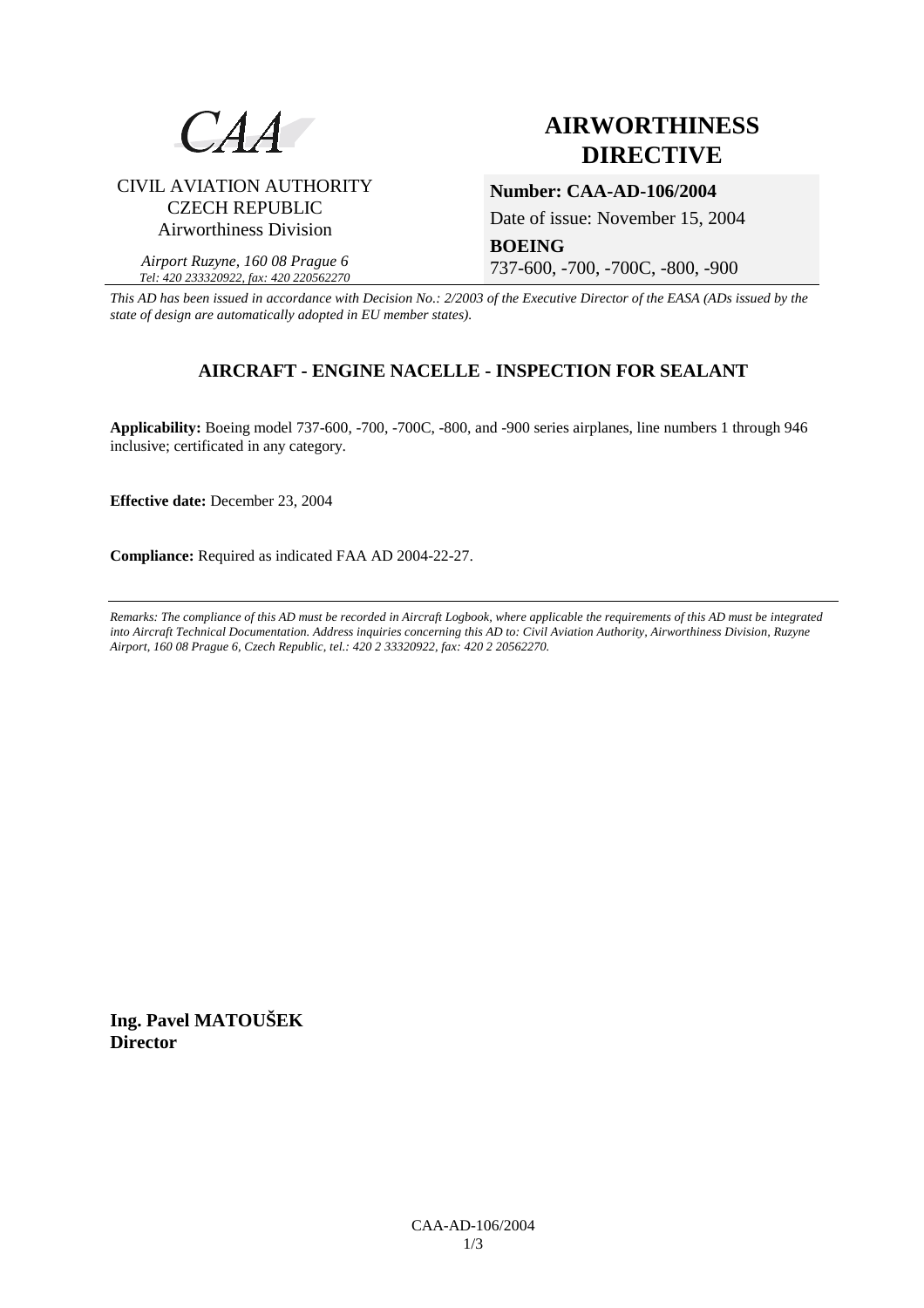#### **2004-22-27 Boeing:** Amendment 39-13855. Docket 2003-NM-106-AD.

*Applicability:* Model 737-600, -700, -700C, -800, and -900 series airplanes, line numbers 1 through 946 inclusive; certificated in any category.

*Compliance:* Required as indicated, unless accomplished previously.

To prevent flammable fluid in the upper or rear pylon areas from leaking past unsealed areas and onto a hot engine nozzle, which could result in ignition of the fluid, causing an undetected and uncontrollable fire to spread into the engine struts; accomplish the following:

#### **Inspection of Sealant**

(a) Within 18 months or 3,500 flight cycles after the effective date of this AD, whichever occurs first: Perform a general visual inspection for sealant at the interface of the diagonal brace fitting and the aft bulkhead and at the four bolts common to the interface, in accordance with the Accomplishment Instructions of Boeing Special Attention Service Bulletin 737-54-1039, Revision 1, dated October 10, 2002.

(1) If the findings of the general visual inspection are as described in paragraphs (a)(1)(i) and (a)(1)(ii) of this AD, then no further action is required by this AD.

(i) The seal is continuous or there is evidence of fay seal sqeeze out present.

(ii) The bolts have evidence of sealant squeeze out or a cap seal exists.

#### **Application of Fillet Seal**

(2) The seal is not continuous and there is no evidence of fay seal squeeze out present, before further flight, fillet seal around the interface of the diagonal brace fitting and the aft bulkhead, in accordance with the Accomplishment Instructions of Boeing Special Attention Service Bulletin 737-54-1039, Revision 1, dated October 10, 2002.

#### **Application of Cap Seal**

(3) If the bolts do not have evidence of sealant squeeze out and no cap seal exists, before further flight, cap seal the four bolts common to the interface, in accordance with the Accomplishment Instructions of Boeing Special Attention Service Bulletin 737-54- 1039, Revision 1, dated October 10, 2002.

#### **Credit for Actions Accomplished per Previous Service Bulletin**

(b) Actions accomplished before the effective date of this AD per Boeing Special Attention Service Bulletin 737-54- 1039, dated June 13, 2002, are acceptable for compliance with the corresponding actions of paragraph (a) of this AD.

#### **Alternative Methods of Compliance (AMOC)**

(c) In accordance with 14 CFR 39.19, the Manager, Seattle Aircraft Certification Office, FAA, is authorized to approve AMOCs for this AD.

#### **Incorporation by Reference**

(d) Unless otherwise specified in this AD, the actions shall be done in accordance with Boeing Special Attention Service Bulletin 737-54-1039, Revision 1, dated October 10, 2002. This incorporation by reference was approved by the Director of the Federal Register in accordance with 5 U.S.C. 552(a) and 1 CFR part 51. Copies may be obtained from Boeing Commercial Airplanes, P.O. Box 3707, Seattle, Washington 98124-2207. Copies may be inspected at the FAA, Transport Airplane Directorate, 1601 Lind Avenue, SW., Renton, Washington; or at the National Archives and Records Administration (NARA). For information on the availability of this material at NARA, call (202) 741- 6030, or go to: [http://www.archives.gov/federal\\_register/code\\_of\\_federal\\_regulations/ibr\\_locations.html](http://www.archives.gov/federal_register/code_of_federal_regulations/ibr_locations.html) .

#### **Effective Date**